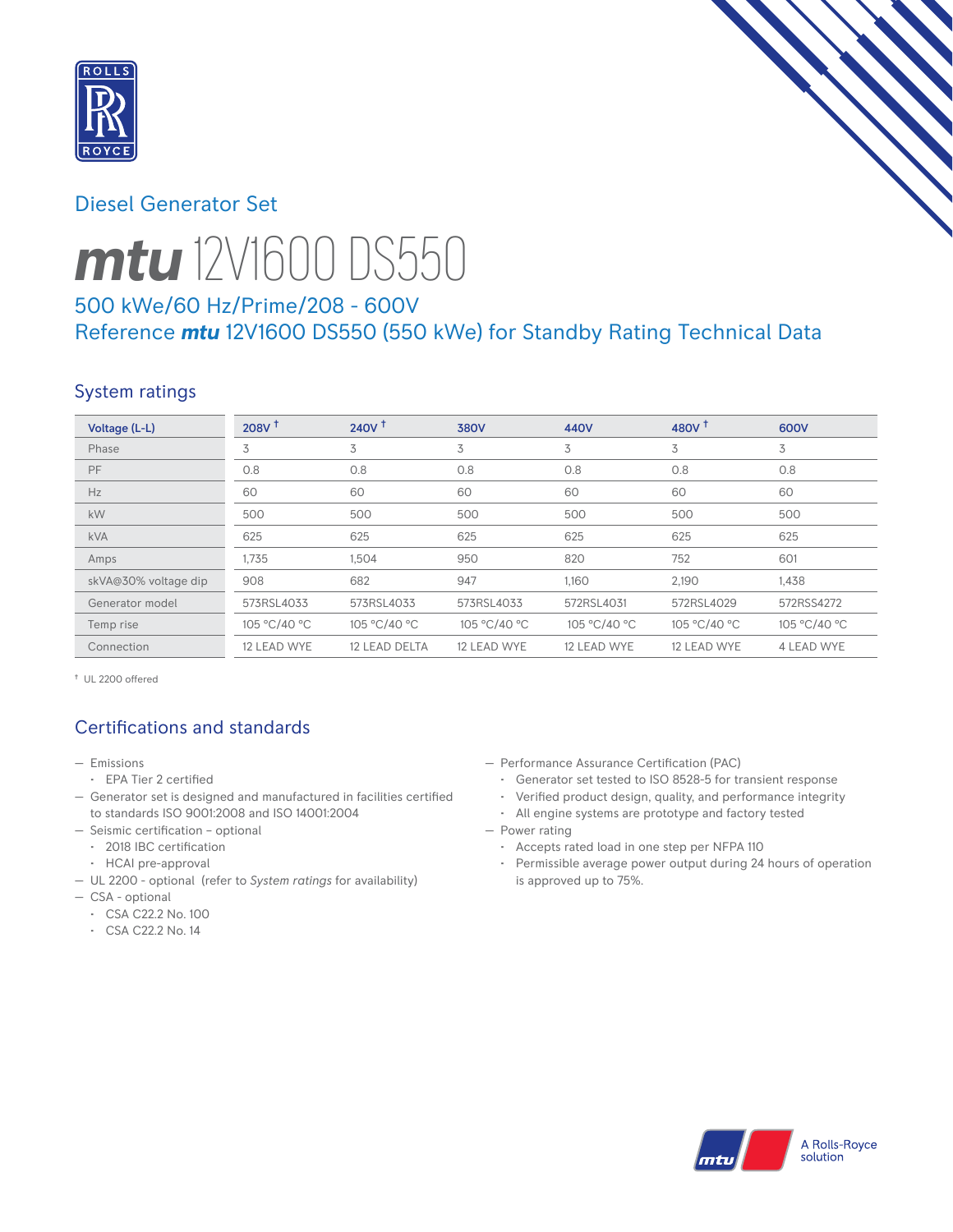## Standard features \*

- Single source supplier
- Global product support
- Two (2) Year/3,000 Hour Basic Limited Warranty
- 12V1600 diesel engine
	- 21.0 liter displacement
	- Common rail fuel injection
	- 4-cycle
- Engine-generator resilient mounted
- Complete range of accessories
- Cooling system
- Integral set-mounted
	- Engine-driven fan

# Standard equipment \*

#### Engine

- Air cleaners
- Oil pump
- Oil drain extension and shut-off valve
- Full flow oil filters
- Closed crankcase ventilation
- Jacket water pump
- Thermostats
- Blower fan and fan drive
- Radiator unit mounted
- Electric starting motor 24V
- Governor electronic isochronous
- Base formed steel
- SAE flywheel and bell housing
- Charging alternator 24V
- Battery box and cables
- Flexible fuel connectors
- Flexible exhaust connection
- EPA certified engine

#### **Generator**

- NEMA MG1, IEEE, and ANSI standards compliance for temperature rise and motor starting
- Sustained short circuit current of up to 300% of the rated current for up to 10 seconds
- Self-ventilated and drip-proof
- Superior voltage waveform
- Digital, solid state, volts-per-hertz regulator
- Brushless alternator with brushless pilot exciter
- 4 pole, rotating field
- 105 °C maximum prime temperature rise
- 1-bearing, sealed
- Flexible coupling
- Full amortisseur windings
- 125% rotor balancing
- 3-phase voltage sensing
- $\pm$  0.25% voltage regulation no load to full load
- 100% of rated load one step
- 5% maximum total harmonic distortion
- Generator
	- Brushless, rotating field generator
	- 2/3 pitch windings
	- Permanent Magnet Generator (PMG) supply to regulator
	- 300% short circuit capability
- Digital control panel(s)
	- UL recognized, CSA certified, NFPA 110
	- Complete system metering
	- LCD display

### Digital control panel(s)

- Digital metering
- Engine parameters
- Generator protection functions
- Engine protection
- CANBus ECU communications
- Windows®-based software
- Multilingual capability
- Communications to remote annunciator
- Programmable input and output contacts
- UL recognized, CSA certified, CE approved
- Event recording
- IP 54 front panel rating with integrated gasket
- NFPA 110 compatible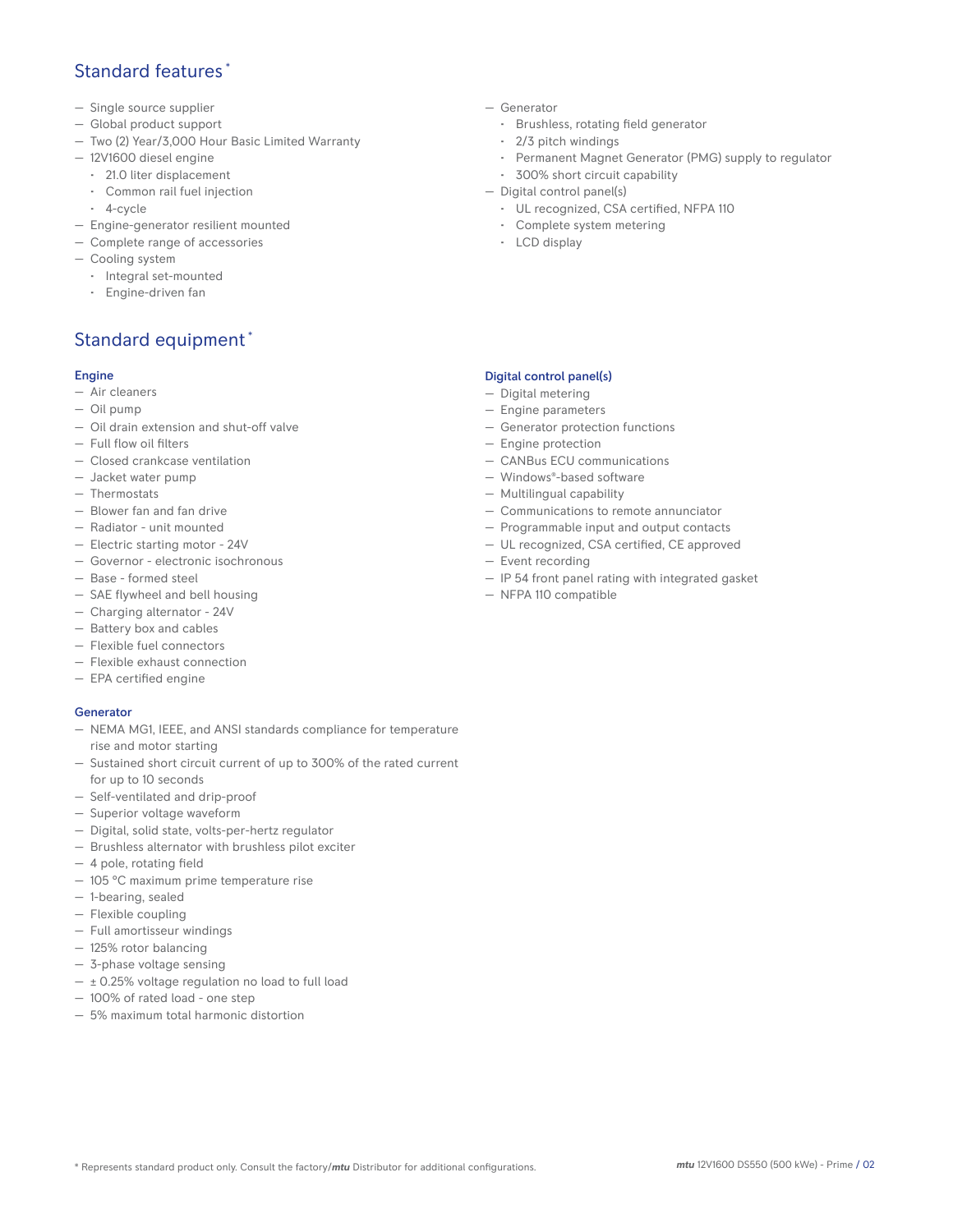# Application data

#### Engine

| Manufacturer                | mtu                           |
|-----------------------------|-------------------------------|
| Model                       | 12V1600G10S                   |
| Type                        | 4-cycle                       |
| Arrangement                 | $12-V$                        |
| Displacement: L (cu in)     | 21.0 (1,281)                  |
| Bore: cm (in)               | 12 (4.72)                     |
| Stroke: cm (in)             | 15(5.91)                      |
| Compression ratio           | 17.5:1                        |
| Rated rpm                   | 1.800                         |
| Engine governor             | electronic isochronous (ADEC) |
| Maximum power: kWm (bhp)    | 561 (752)                     |
| Steady state frequency band | ± 0.25%                       |
| Air cleaner                 | dry                           |
|                             |                               |

## Liquid capacity

| Total oil system: L (gal)             | 73 (19.3)  |
|---------------------------------------|------------|
| Engine jacket water capacity: L (gal) | 65 (17.2)  |
| System coolant capacity: L (gal)      | 106 (28.1) |

#### Electrical

| Electric volts DC                                            | 24    |
|--------------------------------------------------------------|-------|
| Cold cranking amps under -17.8 $^{\circ}$ C (O $^{\circ}$ F) | 1.050 |
| Batteries: group size                                        | 4D    |
| Batteries: quantity                                          |       |
|                                                              |       |

#### Fuel system

| Fuel supply connection size    | $-10$ JIC 37 $\degree$ female               |
|--------------------------------|---------------------------------------------|
|                                | M20 x 1.5 male adapter provided             |
| Fuel return connection size    | -6 JIC 37° female                           |
|                                | M <sub>14</sub> x 1.5 male adapter provided |
| Maximum fuel lift: m (ft)      | 5(16)                                       |
| Recommended fuel               | diesel #2                                   |
| Total fuel flow: L/hr (gal/hr) | 402 (106.2)                                 |
|                                |                                             |

#### Fuel consumption

|                      | <b>I UCL CONSUMPTION</b>                                             |              |
|----------------------|----------------------------------------------------------------------|--------------|
| ū                    | At 100% of power rating: L/hr (gal/hr)                               | 132.5(35)    |
| S                    | At 75% of power rating: L/hr (gal/hr)                                | 101.8 (26.9) |
| e                    | At 50% of power rating: L/hr (gal/hr)                                | 70.4 (18.6)  |
| V                    |                                                                      |              |
| 1)                   | Cooling - radiator system                                            |              |
| 2)                   | Ambient capacity of radiator: °C (°F)                                | 50 (122)     |
| 1)                   | Maximum restriction of cooling air:                                  |              |
| :1                   | intake and discharge side of radiator: kPa (in. H <sub>2</sub> 0)    | 0.2(0.8)     |
| 0                    | Water pump capacity: L/min (gpm)                                     | 517 (137)    |
| C)                   | Heat rejection to coolant: kW (BTUM)                                 | 223 (12,681) |
| 2)                   | Heat rejection to after cooler: kW (BTUM)                            | 124 (7,051)  |
| ℅                    | Heat radiated to ambient: kW (BTUM)                                  | 56.9 (3,236) |
| .<br>V               | Fan power: kW (hp)                                                   | 23.1(31)     |
|                      | Air requirements                                                     |              |
| .3)                  | Aspirating: *m <sup>3</sup> /min (SCFM)                              | 47 (1,653)   |
| .2)                  | Air flow required for radiator                                       |              |
| I.1)                 | cooled unit: *m <sup>3</sup> /min (SCFM)                             | 756 (26,700) |
|                      | Remote cooled applications; air flow required for                    |              |
|                      | dissipation of radiated generator set heat for a                     |              |
| 24                   | maximum of 25 °F rise: *m <sup>3</sup> /min (SCFM)                   | 207 (7,298)  |
| 50                   |                                                                      |              |
| ŀD<br>$\overline{2}$ | * Air density = $1.184 \text{ kg/m}^3$ (0.0739 lbm/ft <sup>3</sup> ) |              |
|                      | <b>Exhaust system</b>                                                |              |
|                      | Gas temperature (stack): °C (°F)                                     | 401 (754)    |
| ıle                  | Gas volume at stack temperature: $m^3/m$ in (CFM)                    | 114 (4,026)  |
| эd                   | Maximum allowable back pressure at                                   |              |
|                      |                                                                      |              |

outlet of engine, before piping: kPa (in.  $H_2O$ )

0) 8.5 (34.1)